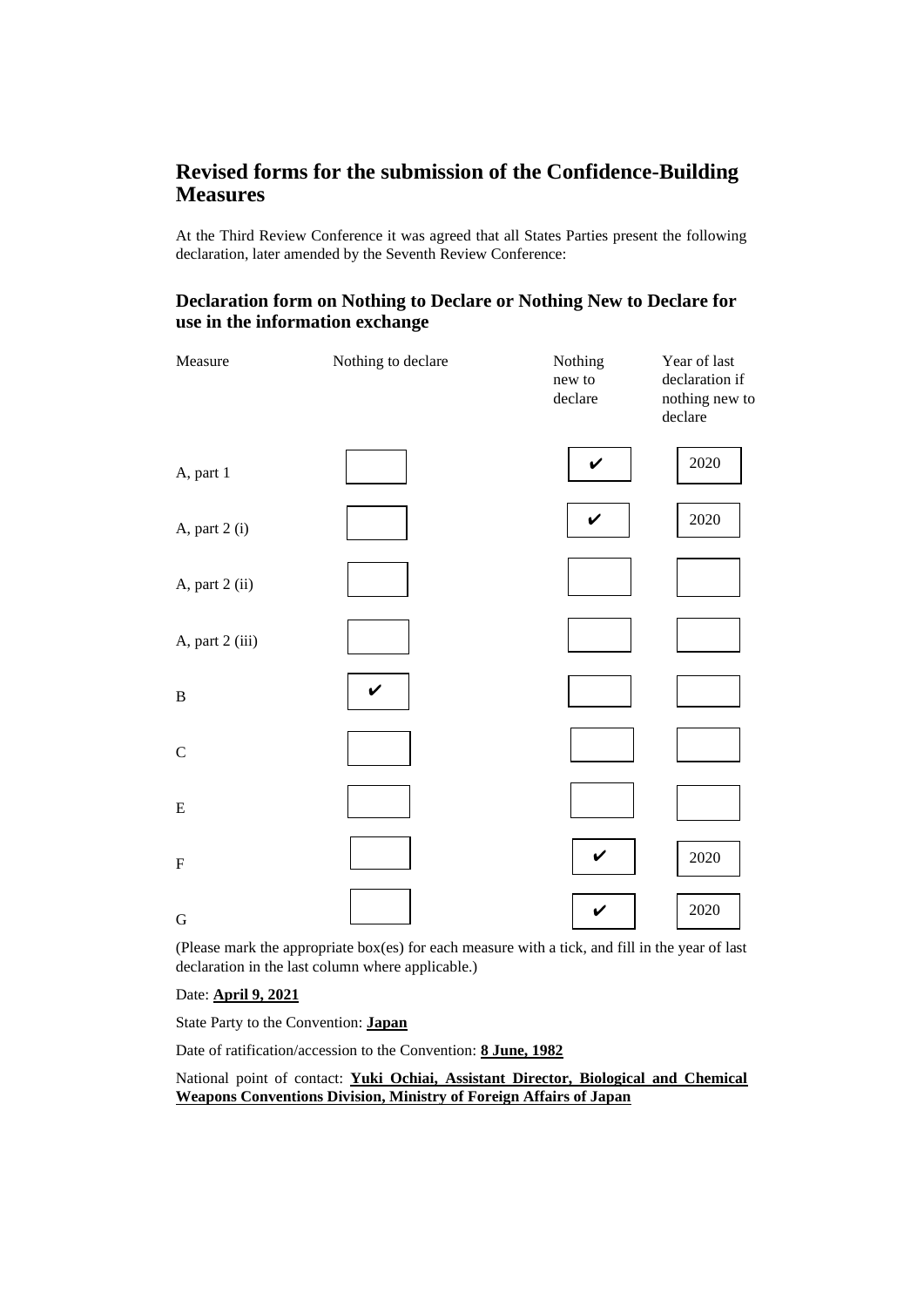# **Confidence-Building Measure "A"**

## **Part 1 Exchange of data on research centres and laboratories**

## **Form A, part 1 (i)**

*Exchange of data on research centres and laboratories*

| 1. | Name(s) of facility         | <b>Murayama Annex of National Institute of Infectious</b>            |
|----|-----------------------------|----------------------------------------------------------------------|
|    |                             | <b>Diseases (former National Institute of Health)</b>                |
| 2. |                             | Responsible public or private Ministry of Health, Labour and Welfare |
|    | organization or company     |                                                                      |
| 3. | Location and postal address | Gakuen4-7-1, Musashimurayama, Tokyo,                                 |

**208-0011, Japan**

4. Source(s) of financing of the reported activity, including indication if the activity is wholly or partly financed by the Ministry of Defence

#### **Ministry of Health, Labour and Welfare**

5. Number of maximum containment units within the research centre and/or laboratory, with an indication of their respective size  $(m^2)$ 

#### **Three P4 Laboratories, Seventeen P3 Laboratories and their supporting Laboratories (2,270.36** ㎡ **in totals)**

6. Scope and general description of activities, including type(s) of micro-organisms and/or toxins as appropriate

#### **Laboratory diagnosis of viral haemorrhagic fever such as Lassa, Marburg and Ebola diseases (However, such diagnosis has never been performed in these laboratories so far).**

*Exchange of data on research centres and laboratories<sup>1</sup>*

- 1. Name(s) of facility **RIKEN Tsukuba Campus**
- 2. Responsible public or private **The Institute of Physical and Chemical Research** organization or company **(RIKEN)** 3. Location and postal address **3-1-1, Koyadai, Tsukuba-shi, Ibaraki, 305-0074**

**Japan**

4. Source(s) of financing of the reported activity, including indication if the activity is wholly or partly financed by the Ministry of Defence

#### **Ministry of Education, Culture, Sports, Science and Technology**

<sup>&</sup>lt;sup>1</sup> The containment units which are fixed patient treatment modules, integrated with laboratories, should be identified separately.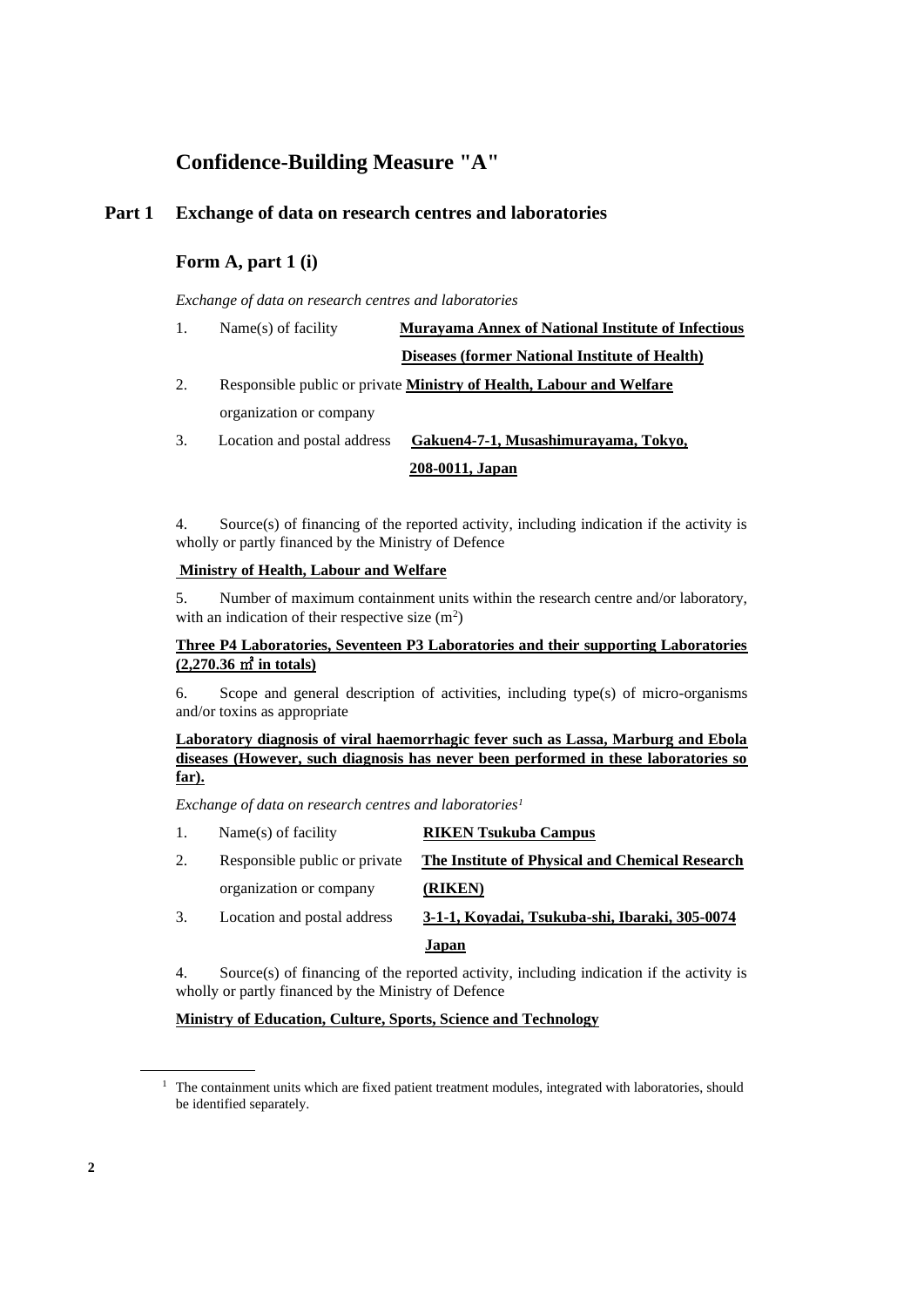5. Number of maximum containment units within the research centre and/or laboratory, with an indication of their respective size  $(m^2)$ 

## **2 units, 82** ㎡**×2**

6. Scope and general description of activities, including type(s) of micro-organisms and/or toxins as appropriate

**N/A**

## **Form A, part 1 (ii)**

If no BSL4 facility is declared in Form A, part 1 (i), indicate the highest biosafety level implemented in facilities handling biological agents on a State Party's territory:

| Biosafety level 3                 | yes / no |
|-----------------------------------|----------|
| Biosafety level 2 (if applicable) | yes / no |

\_\_\_\_\_\_\_\_\_\_\_\_\_\_\_\_\_\_\_\_\_\_\_\_\_\_\_\_\_\_\_\_\_\_\_\_\_\_\_\_\_\_\_\_\_\_\_\_\_\_\_\_\_\_\_\_\_\_\_\_\_\_\_\_\_\_\_\_\_ \_\_\_\_\_\_\_\_\_\_\_\_\_\_\_\_\_\_\_\_\_\_\_\_\_\_\_\_\_\_\_\_\_\_\_\_\_\_\_\_\_\_\_\_\_\_\_\_\_\_\_\_\_\_\_\_\_\_\_\_\_\_\_\_\_\_\_\_\_ \_\_\_\_\_\_\_\_\_\_\_\_\_\_\_\_\_\_\_\_\_\_\_\_\_\_\_\_\_\_\_\_\_\_\_\_\_\_\_\_\_\_\_\_\_\_\_\_\_\_\_\_\_\_\_\_\_\_\_\_\_\_\_\_\_\_\_\_\_ \_\_\_\_\_\_\_\_\_\_\_\_\_\_\_\_\_\_\_\_\_\_\_\_\_\_\_\_\_\_\_\_\_\_\_\_\_\_\_\_\_\_\_\_\_\_\_\_\_\_\_\_\_\_\_\_\_\_\_\_\_\_\_\_\_\_\_\_\_

Any additional relevant information as appropriate: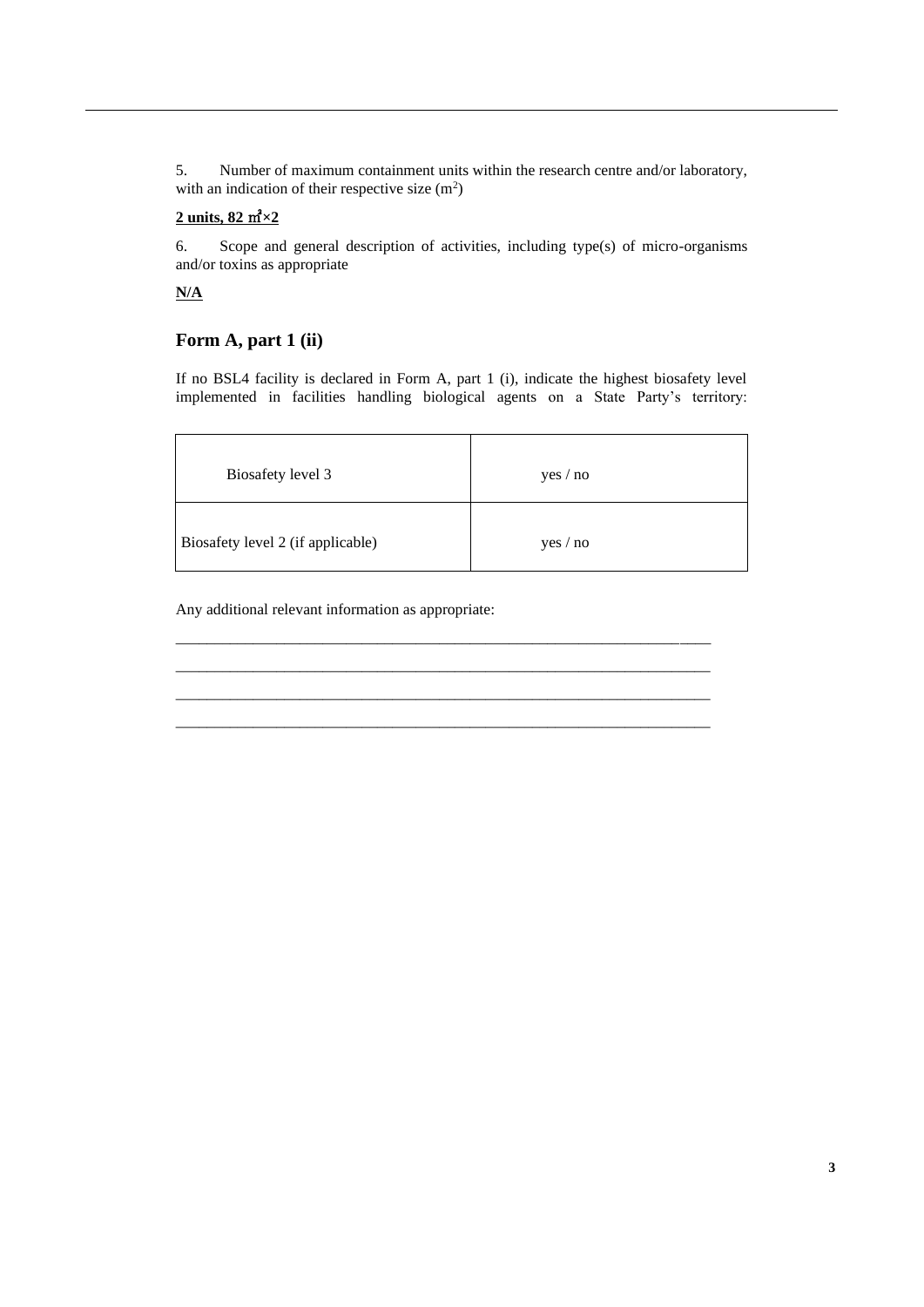## **Part 2 Exchange of information on national biological defence research and development programmes**

**Form A, part 2 (i)**

## **National biological defence research and development programmes Declaration**

Are there any national programmes to conduct biological defence research and development within the territory of the State Party, under its jurisdiction or control anywhere? Activities of such programmes would include prophylaxis, studies on pathogenicity and virulence, diagnostic techniques, aerobiology, detection, treatment, toxinology, physical protection, decontamination and other related research.

#### **Yes/No**

If the answer is Yes, complete Form A, part 2 (ii) which will provide a description of each programme.

## **Form A, part 2 (ii)**

#### **National biological defence research and development programmes**

#### **Description**

1. State the objectives and funding of each programme and summarize the principal research and development activities conducted in the programme. Areas to be addressed shall include: prophylaxis, studies on pathogenicity and virulence, diagnostic techniques, aerobiology, detection, treatment, toxinology, physical protection, decontamination and other related research.

#### **(1) Research Fund for Advanced Defense Medicine, Research Area: Special Health Protection**

**(2) Acquisition, Technology & Logistics Agency, Ministry of Defense, Japan, conducts research on rapid and easy-to-use detection of biological agents in JFY2020.**

2. State the total funding for each programme and its source.

**(1) Ministry of Defense provided 30,619,000 yen for the research area of "Special Health Protection, Advanced Defense Medicine" in FY2020. This research area consists of four major research fields; 1. Development of decontamination agent against Bio- and Chemical-threat, 2. 3D-culture of human skin for development of the technique of massive skin graft, 3. Evaluation of radiation damage, 4. Increase in the capability of medical counter measures (MCM) against CBRN threat. The fund was used partly for the research field 1 and 4. The fund includes the fee for hiring contract staff as research technicians.**

**(2) The total expenditure of the research program in JFY2020 is approximately 20 million Japanese yen. The research is funded by Ministry of Defense, Japan.**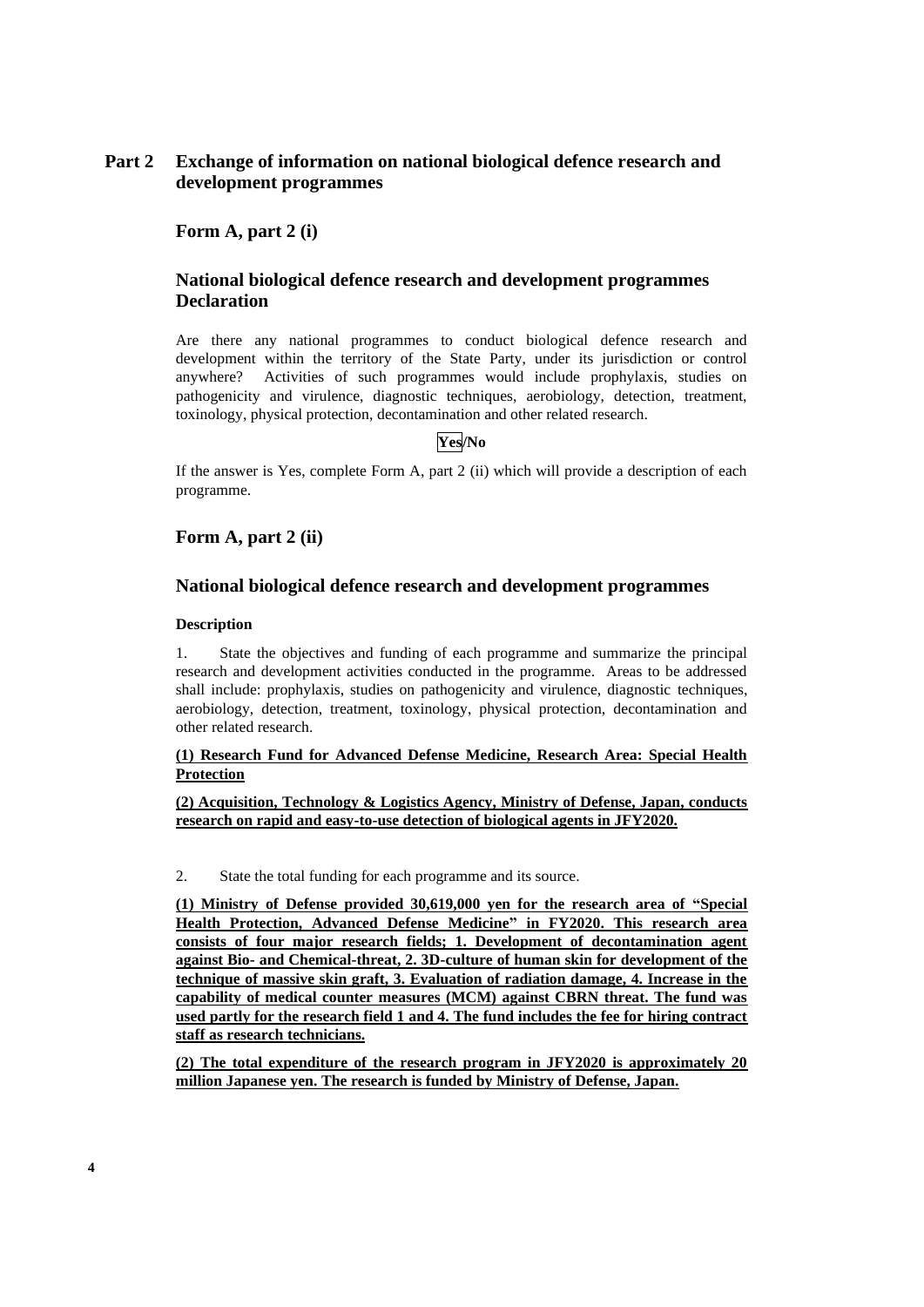3. Are aspects of these programmes conducted under contract with industry, academic institutions, or in other non-defence facilities?

## **Yes/No**

4. If yes, what proportion of the total funds for each programme is expended in these contracted or other facilities?

#### **N/A**

5. Summarize the objectives and research areas of each programme performed by contractors and in other facilities with the funds identified under paragraph 4.

#### **N/A**

6. Provide a diagram of the organizational structure of each programme and the reporting relationships (include individual facilities participating in the programme).

**(1) Ministry of Defense – National Defense Medical College – Research Groups for Advanced Defense Medicine (in this case, the name of research project which has relation to CBM is "Research Group for Special Health Protection")**

**(2) Plan, Administration, Research**-**Acquisition, Technology & Logistics Agency (ATLA)**

7. Provide a declaration in accordance with Form A, part 2 (iii) for each facility, both governmental and non-governmental, which has a substantial proportion of its resources devoted to each national biological defence research and development programme, within the territory of the reporting State, or under its jurisdiction or control anywhere.

### **Form A, part 2 (iii)**

#### **National biological defence research and development programmes**

#### **Facilities**

Complete a form for each facility declared in accordance with paragraph 7 in Form A, part 2 (ii).

In shared facilities, provide the following information for the biological defence research and development portion only.

1. What is the name of the facility?

#### **National Defense Medical College**

2. Where is it located (include both address and geographical location)?

#### **Department of Immunology and Microbiology, 3-2 Namiki, Tokorozawa, Saitama 359-8513, Japan**

- 3. Floor area of laboratory areas by containment level:
- BL2 **55** (sqM)
- BL3 **N/A** (sqM)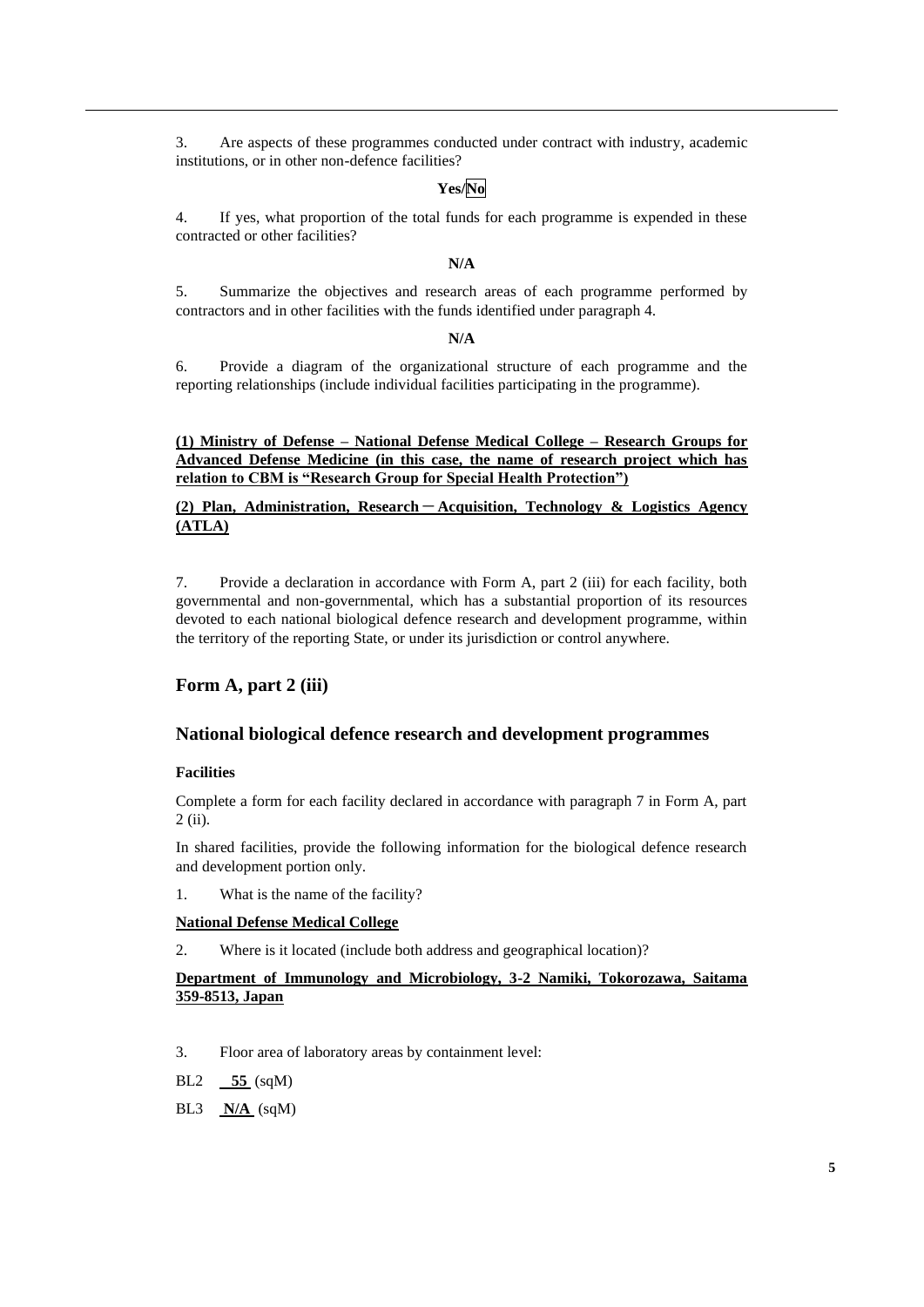BL4 **N/A** (sqM)

Total laboratory floor area **55** (sqM)

| 4.<br>The organizational structure of each facility. |                                          |           |
|------------------------------------------------------|------------------------------------------|-----------|
| (i)<br>Total number of personnel                     |                                          | 7 persons |
| (ii)                                                 | Division of personnel:                   |           |
| Military                                             |                                          | 3 persons |
| Civilian                                             |                                          | 4 persons |
|                                                      | (iii) Division of personnel by category: |           |
| <b>Scientists</b>                                    |                                          | 7 persons |
| Engineers                                            |                                          | N/A       |
| Technicians                                          |                                          | N/A       |
| Administrative and support staff                     |                                          | N/A       |

(iv) List the scientific disciplines represented in the scientific/engineering staff.

#### **Medicine, Immunology, Microbiology**

(v) Are contractor staff working in the facility? If so, provide an approximate number.

#### **4 persons (temporarily hired)**

(vi) What is (are) the source(s) of funding for the work conducted in the facility, including indication if activity is wholly or partly financed by the Ministry of Defence?

#### **Research Fund for Advanced Defense Medicine, Ministry of Defense**

(vii) What are the funding levels for the following programme areas:

| Research            | <b>Yes</b> |
|---------------------|------------|
| Development         | No         |
| Test and evaluation | No         |

(viii) Briefly describe the publication policy of the facility:

#### **Follow the rule of the Ministry of Defense**

**Regarding the research about BiSCaO, follow as described in the MOU between ATLA (Acquisition, Technology & Logistics Agency) and NDMC (National Defense Medical College) Research Institute**

(ix) Provide a list of publicly-available papers and reports resulting from the work published during the previous 12 months. (To include authors, titles and full references.)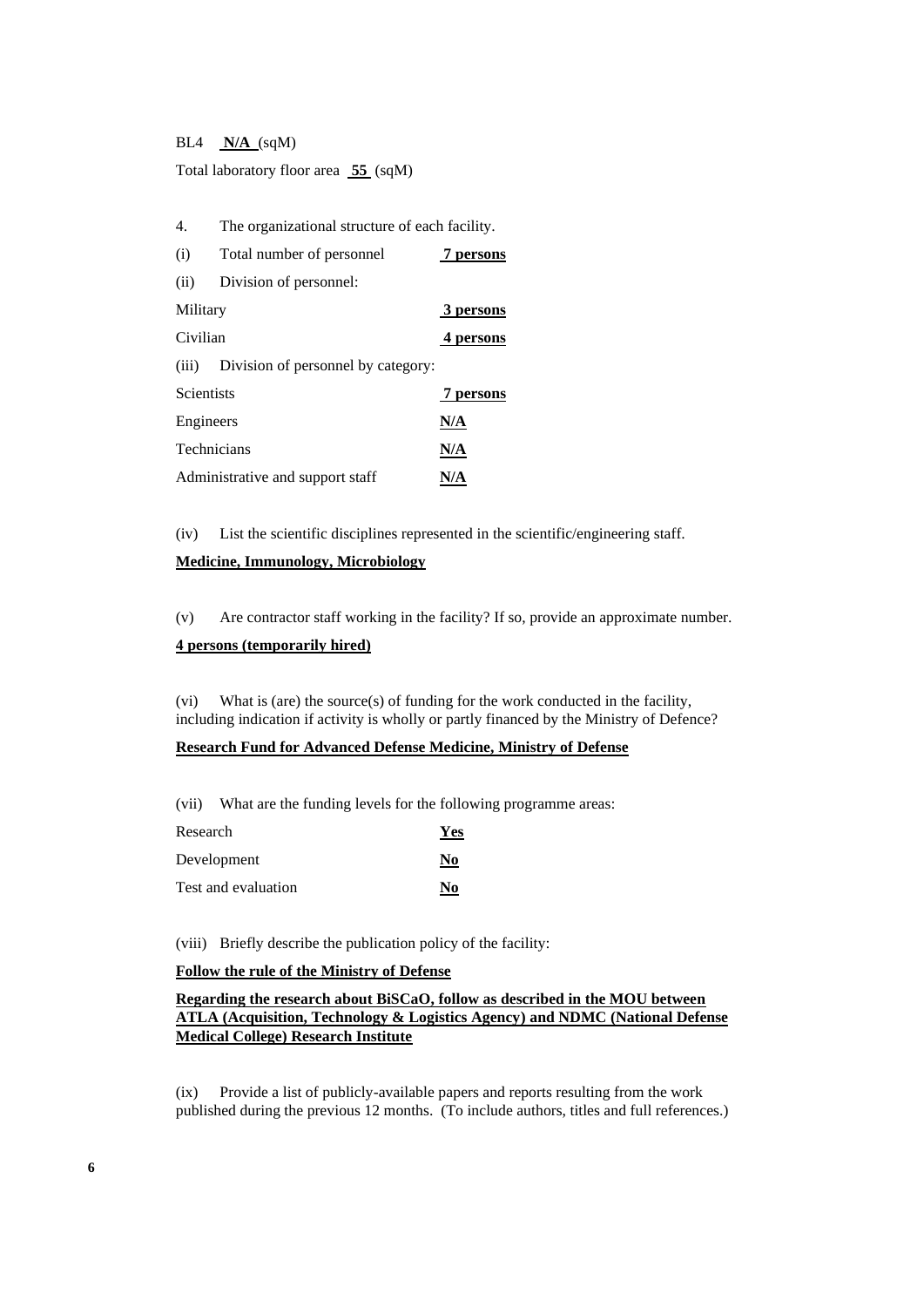**(1) Kinoshita M, Ito S, Ishikiriyama T, Sekiguchi K, Yamaguchi R, Tsuruhara R, Matsuda A, Koiwai K, Nakashima M, Nakashima H, Miyashita M, Seki S. The efficacy of post-treatment with synthetic C-reactive protein in murine bacterial peritonitis via activation of FcγRI-expressing Kupffer cells. J. Innate Immun. in press**

**(2) Nishikawa M, Kinoshita M, Morimoto Y, Ishikiriyama T, Nakashima M, Nakashima H, Ono T, Seki S, Moriya T, Yamamoto J, Kishi Y. LPS preconditioning reduces liver metastasis of Colon26 cells by enhancing antitumor activity of NK cells and NKT cells in murine liver. J Gastro Hepatol in press**

**(3) Otani N, Morimoto Y, Kinoshita M, Ogata T, Takeuchi S, Toyooka T, Wada K, Mori T. Serial changes of the serum phosphorylated neurofilament and its application for prediction of clinical outcome after traumatic brain injury. Surg Neurol Int in press**

**(4) Yuki Y, Hagisawa K, Kinoshita M, Ishibashi H, Kaneko K, Ishida O, Saitoh D, Sakai H, Terui K. Efficacy of resuscitative infusion with hemoglobin vesicles in rabbits with massive obstetric hemorrhage. Am J Obstet Gynecol 2020 doi: 10.1016/j.ajog.2020.09.010**

**(5) Eder S, Hermann C, Lamkowski A, Kinoshita M, Yamamoto T, Abend M, Shinomiya N, Port M, Rump A. A comparison of thyroidal protection by stable iodine or perchlorate in the case of acute or prolonged radioiodine exposure. Arch Toxicol, 94: 3231-3247, 2020 doi: 10.1007/s00204-020-02809-z.**

**(6) Ishida O, Hagisawa K, Yamanaka N, Tsutsumi K, Suzuki H, Takikawa M, Takeoka S, Kinoshita M. Therapeutic potential of fibrinogen**  $\Box$  **chain peptide-coated, ADP-encapsulated liposomes as a haemostatic adjuvant for post-cardiopulmonary bypass coagulopathy. Sci Rep 10; e11308, 2020. doi: 10.1038/s41598-020-68307-5**

**(7) Saga R, Uchida T, Takino Y, Kondo Y, Kobayashi H, Kinoshita M, Saitoh D, Ishigami A, Makishima M. Radiation-induced gastrointestinal syndrome is exacerbated in vitamin C insufficient SMP30/GNL knockout mice. Nutrition 81: 1-8, 2020 doi: 10.1016/j.nut.2020.110931**

**(8) Koga M, Toda, H, Kinoshita M, Asai F, Nagamine M, Shimizu K, Kabayashi Y, Morimoto Y, Yoshino A. Investigation of the impact of preconditioning with lipopolysaccharide on inflammation-induced gene expression in the brain and depression-like behavior in male mice. Prog Neuropsychopharmacol Biol Psychiatry 103: 109978, 2020 doi: 10.1016/j.pnpbp.2020.109978**

**(9) Hagisawa K, Kinoshita M, Saitoh D, Morimoto Y, Sakai H. Intraosseous transfusion of hemoglobin vesicles in the treatment of hemorrhagic shock with collapsed vessels in a rabbit model. Transfusion 60; 1400-9, 2020. doi: 10.1111/trf.15915**

**(10) Maekawa T, Uchida T, Nakata-Horiuchi Y, Kobayashi H, Kawauchi S, Kinoshita M, Saitoh D, Sato S. Oral ascorbic acid 2-glucoside prevents coordination disorder induced via laser-induced shock waves in rat brain PLoS ONE 15; e0230774, 2020. doi: 10.1371/journal.pone.0230774.**

**(11) Ishihara M, Hata Y, Hiruma S, Takayama T, Nakamura S, Sato Y, Ando N, Fukuda K, Murakami K, Yokoe H. Safety of Concentrated Bioshell Calcium Oxide Water Application for Surface and Skin Disinfections against Pathogenic Microbes. Molecules. 2020 Oct 1;25(19):4502. doi: 10.3390/molecules25194502.**

**(12) Nakamura S, Ishihara M, Sato Y, Takayama T, Hiruma S, Ando N, Fukuda K, Murakami K, Yokoe H. Concentrated Bioshell Calcium Oxide (BiSCaO) Water Kills**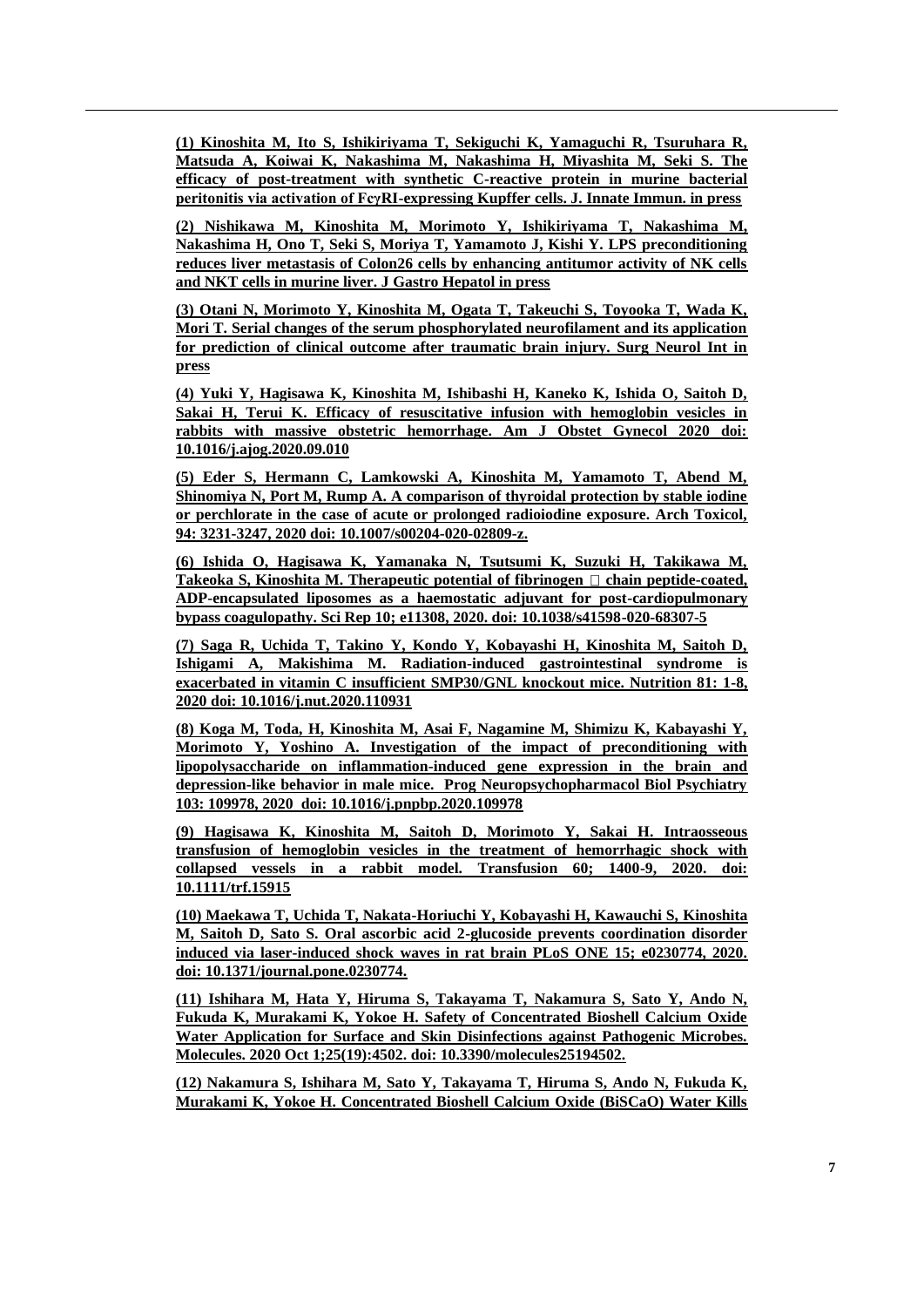**Pathogenic Microbes: Characterization and Activity. Molecules. 2020 Jun 30;25(13):3001. doi: 10.3390/molecules25133001.**

**(13) Takayama T, Ishihara M, Nakamura S, Sato Y, Hiruma S, Fukuda K, Murakami K, Yokoe H. Bioshell Calcium Oxide (BiSCaO) Ointment for the Disinfection and Healing of Pseudomonas aeruginosa-Infected Wounds in Hairless Rats. Int J Mol Sci. 2020 Jun 11;21(11):4176. doi: 10.3390/ijms21114176.**

5. Briefly describe the biological defence work carried out at the facility, including type(s) of micro-organisms<sup>2</sup> and/or toxins studied, as well as outdoor studies of biological aerosols.

**Microorganisms: E. coli, Staphylococcus aureus (MRSA)**

**Toxins: Staphylococcal enterotoxin B (SEB)**

**Bacteria and toxins were used for testing in vitro bactericidal activity or for making mouse infection models. Outdoor studies of biological aerosols have never been performed.**

<sup>2</sup> Including viruses and prions.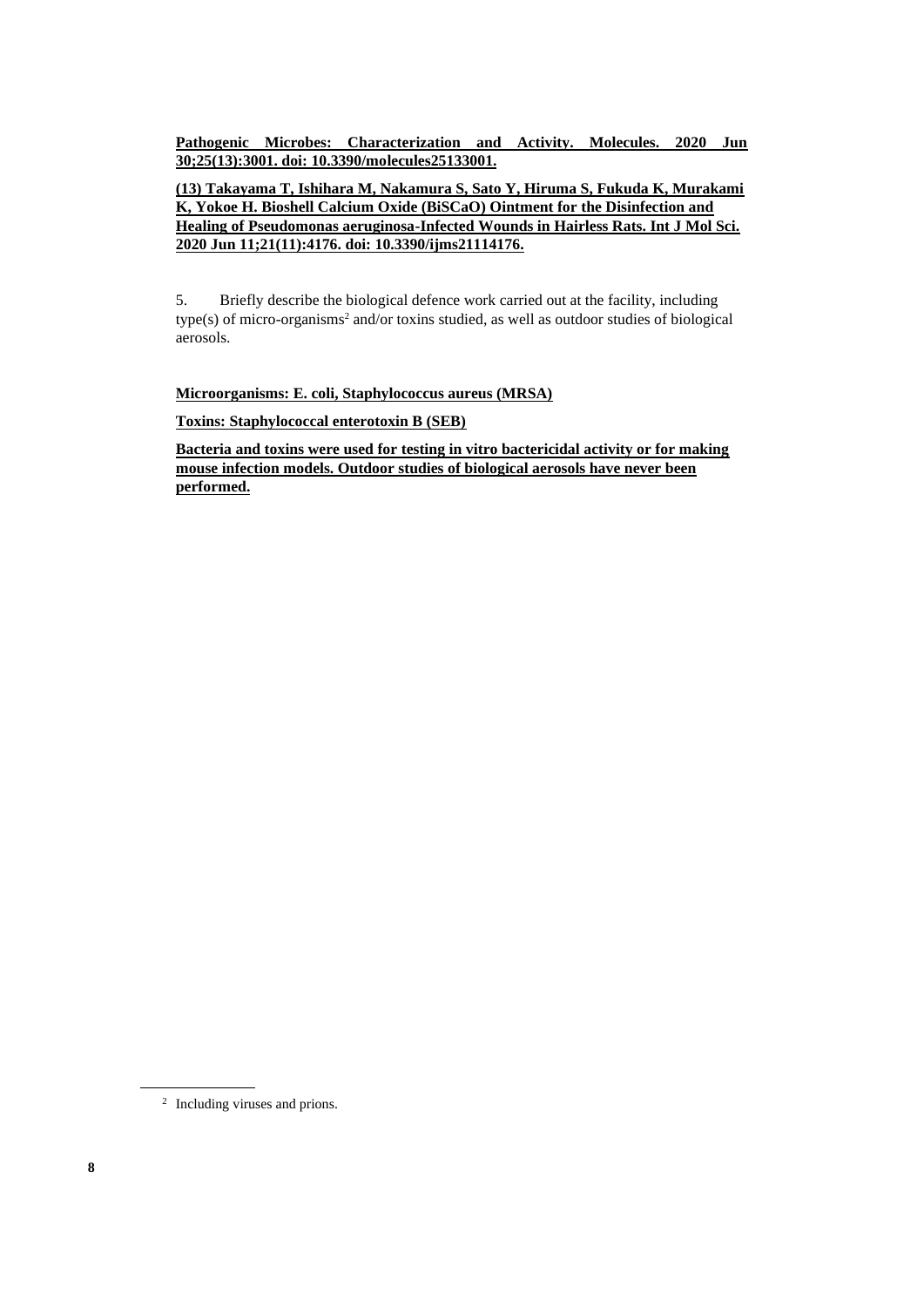# **Confidence-Building Measure "B"**

**Exchange of information on outbreaks of infectious diseases and similar occurrences caused by toxins**

## **Form B**

## **Information on outbreaks of infectious diseases and similar occurrences, that seem to deviate from the normal pattern**

| 1.  | Time of cognizance of the outbreak              |
|-----|-------------------------------------------------|
| 2.  | Location and approximate area affected          |
| 3.  | Type of disease/intoxication                    |
| 4.  | Suspected source of disease/intoxication        |
| 5.  | Possible causative agent(s)                     |
| б.  | Main characteristics of systems                 |
| 7.  | Detailed symptoms, when applicable              |
|     | respiratory                                     |
|     | circulatory                                     |
|     | neurological/behavioural                        |
|     | intestinal                                      |
|     | dermatological                                  |
|     | nephrological                                   |
|     | other                                           |
| 8.  | Deviation(s) from the normal pattern as regards |
|     |                                                 |
|     | type                                            |
|     | development                                     |
|     | place of occurrence                             |
|     | time of occurrence                              |
|     | symptoms                                        |
|     | virulence pattern                               |
|     | drug resistance pattern                         |
|     | agent(s) difficult to diagnose                  |
|     | presence of unusual vectors                     |
|     | other                                           |
| 9.  | Approximate number of primary cases             |
| 10. | Approximate number of total cases               |
| 11. | Number of deaths                                |
| 12. | Development of the outbreak                     |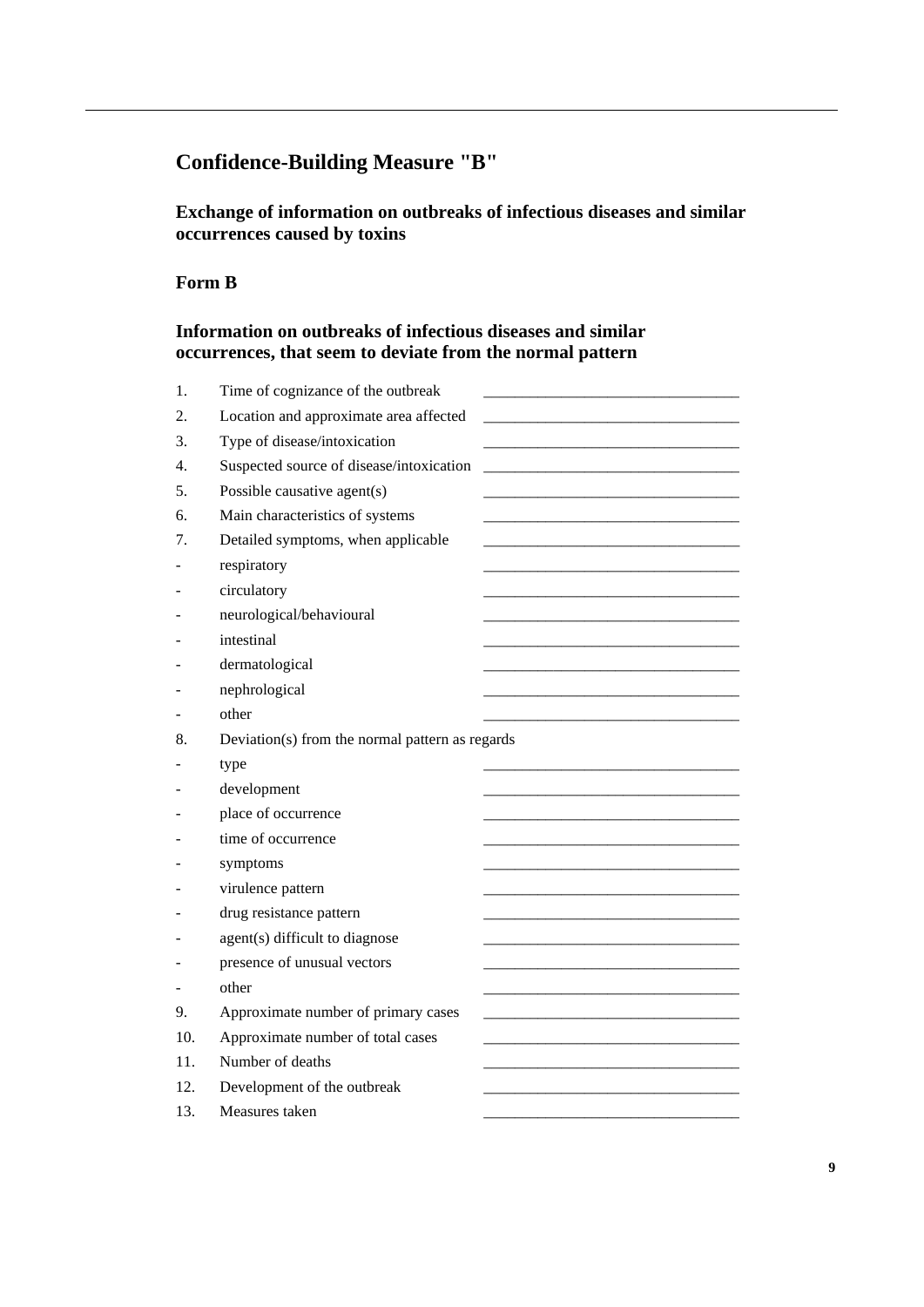## **Confidence-Building Measure "C"**

## **Encouragement of publication of results and promotion of use of knowledge**

At the Third Review Conference it was agreed that States parties continue to implement the

**The Government of Japan maintains an open policy on the exchange of information on biological research, the results of such research being made freely available in all cases where the release is not prejudicial to vital national or commercial interests. This policy would apply to any research subject to the reporting in Forms A and B.** 

**Selected relevant articles publsihed**

**Ryota Tsunekuni, Taichiro Tanikawa, Takaaki Nakaya, Takehiko Saito Improvement of a recombinant avian avulavirus serotype 10 vectored vaccine by the addition of untranslated regions. Vaccine. 2020 Jan 22;38(4):822-829. <https://www.sciencedirect.com/science/article/pii/S0264410X19315002>**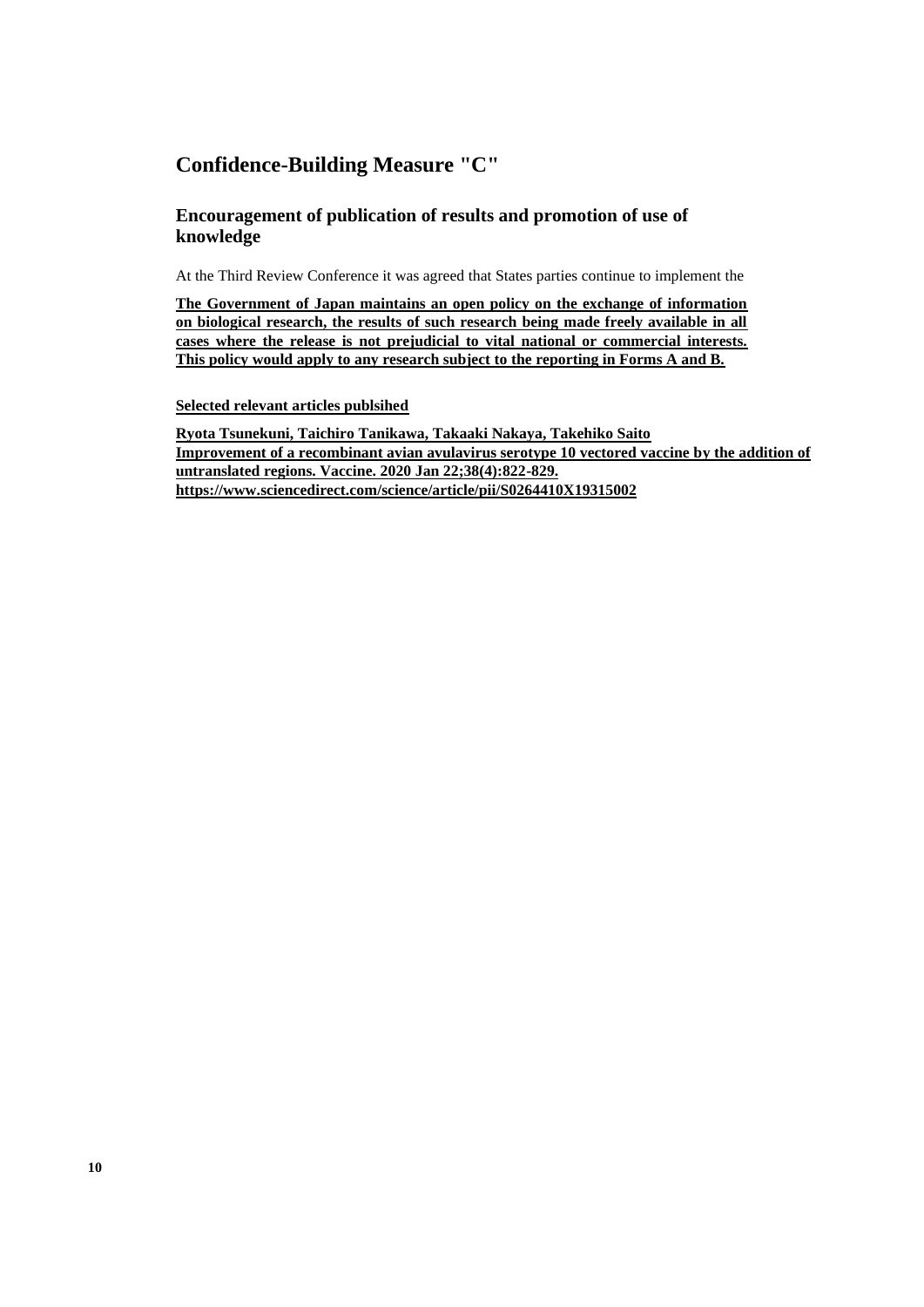## **Confidence-Building Measure "E"**

## **Declaration of legislation, regulations and other measures**

#### **Form E**

#### **Declaration of legislation, regulations and other measures**

|               | <b>Relating to</b>                                                                                                                                                                            | Legislation | <b>Regulations</b> | <b>Other</b><br>measures | <b>Amended since</b><br>last year |
|---------------|-----------------------------------------------------------------------------------------------------------------------------------------------------------------------------------------------|-------------|--------------------|--------------------------|-----------------------------------|
| (a)           | Development, production<br>stockpiling, acquisition or retention of<br>microbial or other biological agents, or<br>toxins, weapons, equipment and means of<br>delivery specified in Article I | Yes/No      | Yes/No             | Yes/No                   | Yes/No                            |
| (b)<br>toxins | Exports of micro-organisms and                                                                                                                                                                | Yes/No      | Yes/No             | Yes/No                   | Yes/No                            |
| (c)<br>toxins | Imports of micro-organisms and                                                                                                                                                                | Yes/No      | Yes/No             | Yeś⁄No                   | Yek/No                            |
| (d)           | Biosafety and biosecurity                                                                                                                                                                     | Yes/No      | Yes/No             | Yes/No                   | Ye§⁄No                            |

#### **Name of legislation, regulations, and other measures:**

**Foreign exchange and Foreign Trade Law (1949)**

**Export Trade Control Order (1949)**

**Ordinance of the Ministry Specifying Goods and Technologies Pursuant to Provisions of the Appended Table 1 of the Export Control Order and the Appended Table of the Foreign Exchange Order**(**1991**)

**Law on Implementing the Convention on the Prohibition of the Development, Production and Stockpiling of Bacteriological (Biological) and Toxin Weapons and on Their Destruction and the Other Conventions (1982)**

**Cabinet Order for the Enforcement of the Law on Implementing the Convention on the Prohibition of the Development, Production and Stockpiling of Bacteriological (Biological) and Toxin Weapons and on Their Destruction (1995)**

 **The Law Concerning the Prevention of Infections and Medical Care for Patients of Infections (1998)**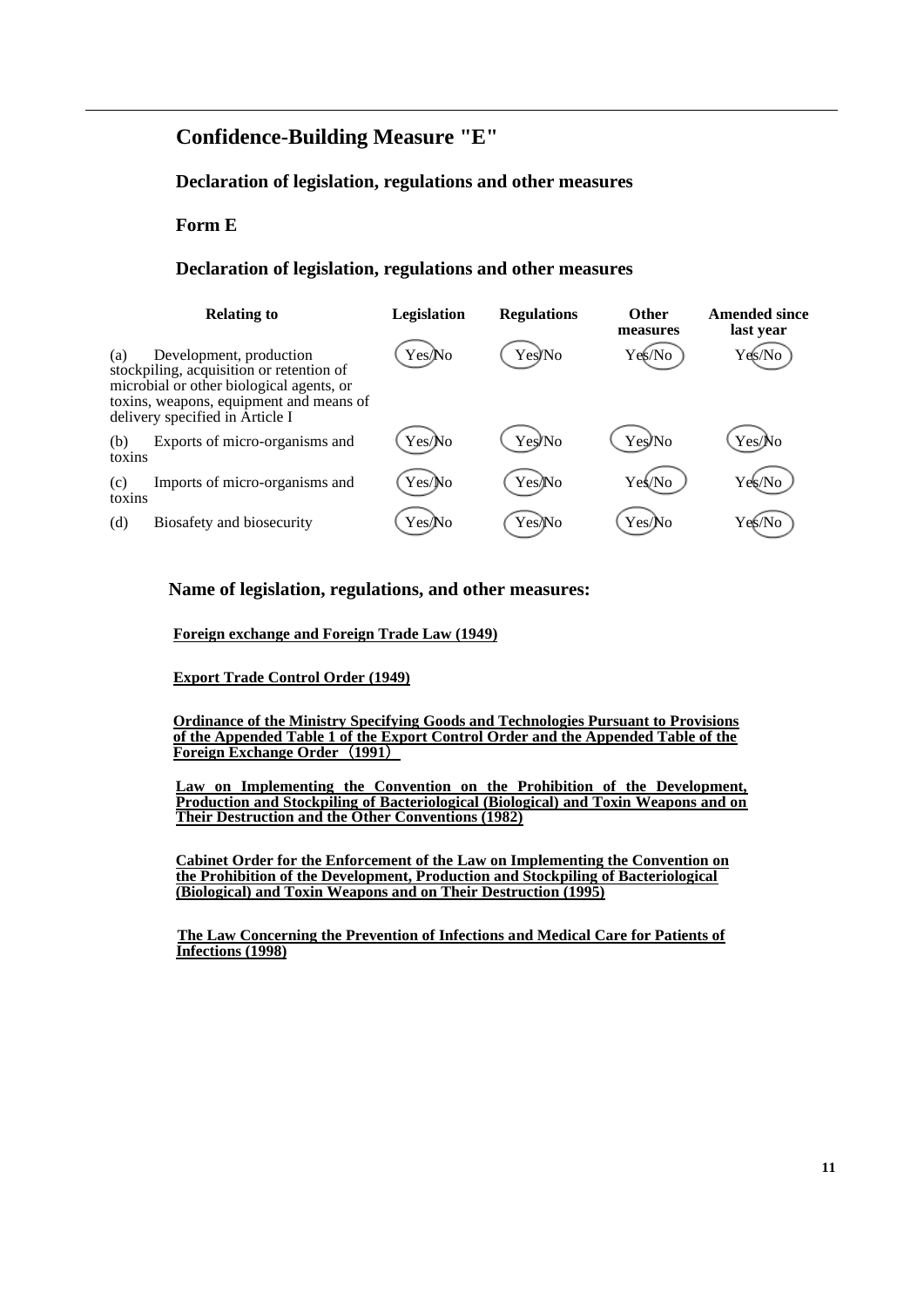## **Confidence-Building Measure "F"**

## **Declaration of past activities in offensive and/or defensive biological research and development programmes**

## **Form F**

## **Declaration of past activities in offensive and/or defensive biological research and development programmes**

1. Date of entry into force of the Convention for the State Party.

### **June 8, 1982**

- 2. Past offensive biological research and development programmes:
- **No**
- Period(s) of activities

Summary of the research and development activities indicating whether work was performed concerning production, test and evaluation, weaponization, stockpiling of biological agents, the destruction programme of such agents and weapons, and other related research.

- 3. Past defensive biological research and development programmes:
- **No**
- Period(s) of activities

Summary of the research and development activities indicating whether or not work was conducted in the following areas: prophylaxis, studies on pathogenicity and virulence, diagnostic techniques, aerobiology, detection, treatment, toxinology, physical protection, decontamination, and other related research, with location if possible.